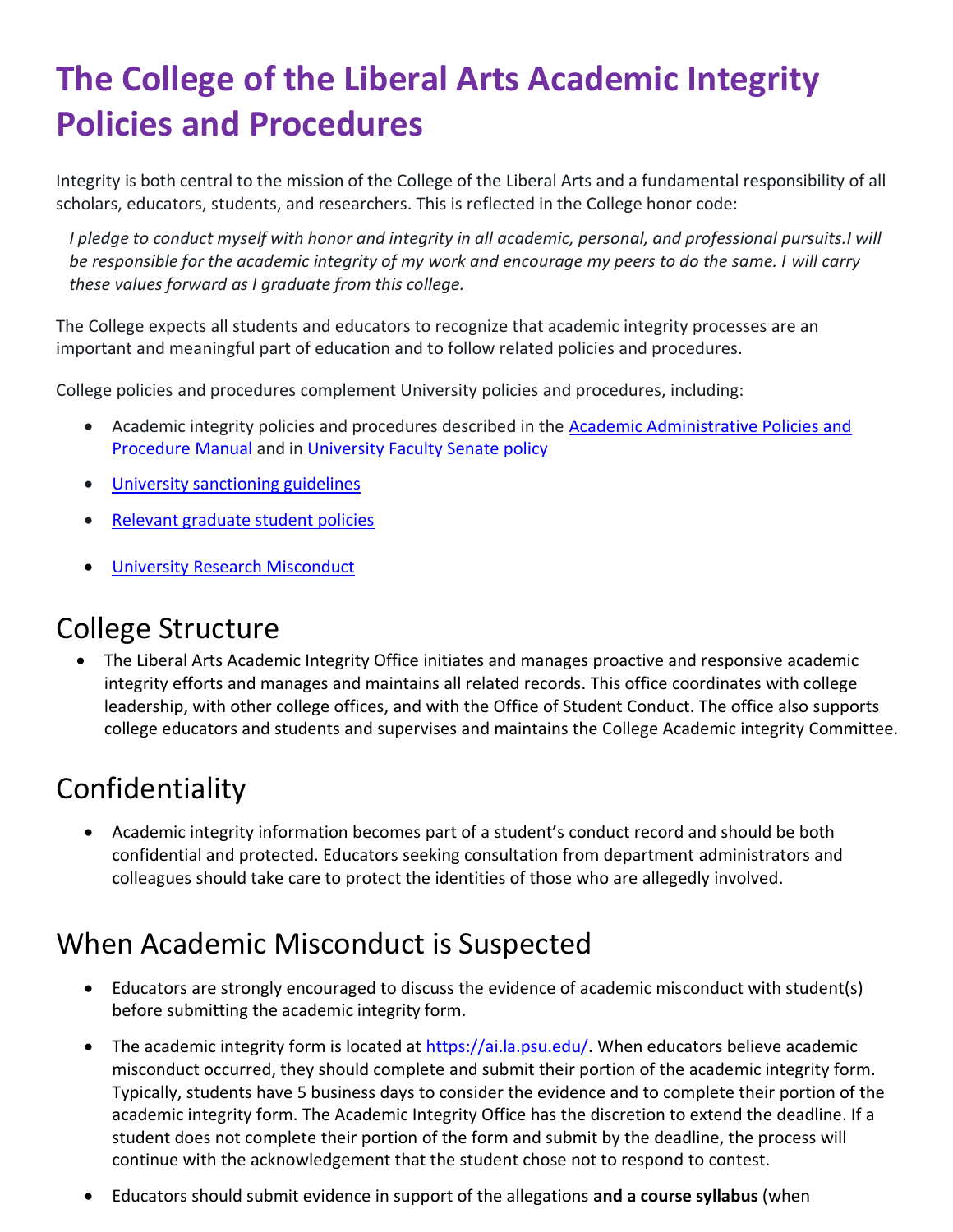appropriate). If educators want to submit sensitive information (e.g., exams/answers) that they do not wish the student to see or have, they should contact the Academic Integrity Office to discuss and provide the student with a description of that information (e.g., 90% of the students answers, including all wrong answers, matched that of a nearby student).

#### The Review Process

- The College Academic Integrity Committee will consist of faculty educators (three are required for a quorum), one of whom serves as the chair, and undergraduate and graduate students. When allegations of misconduct are submitted for an undergraduate student, at least one undergraduate student will serve. When allegations of misconduct are submitted for a graduate student, at least one graduate student will serve, and undergraduate students will not have a vote in the responsibility or sanction determinations. Committee members are required to recuse themselves when appropriate.
- The Academic Integrity Office uses a text-based process to solicit evidence and information from students and educators. It is extremely rare for the Academic Integrity Committee to request a face-to-face hearing. If the committee does, both the student and the educator must attend or be present virtually to answer questions, and the student may invite an adviser. The adviser must be a member of the Penn State community (e.g., another student, an academic adviser, a faculty member), and may not be a parent or a lawyer. The adviser may not provide testimony, may not contribute evidence, and may not ask questions. The Academic Integrity Office might require students to sign an information release form before sharing information in the presence of the student's adviser.
- If, on the academic integrity form, the student accept the allegations(s) and sanction(s), the academic integrity process ends, and the educator is permitted to impose the proposed sanction(s). However, if the student has a previous academic integrity violation, the College Academic Integrity Committee may ask the Office of Student Conduct for a disciplinary sanction (also called a conduct sanction). If, on the academic integrity form, the faculty member requests a disciplinary sanction, the College Academic Integrity Committee will convene to consider the request and pass their opinion on to the Office of Student Conduct, which is responsible for the implementation and supervision of disciplinary sanctions.
- When students contest the allegation(s) of misconduct, the proposed sanction(s), or both, they are encouraged to submit a statement to the College Academic Integrity Office explaining why the suspicious behavior was not evidence of academic misconduct. If desired, students may also submit supporting information (e.g., medical documentation). The College Academic Integrity Office will send everything the student submits to the educator for review and comment. However, if a student wants to submit private information (e.g., sensitive medical documents), the College Academic Integrity Office may choose to send a broad description of that information to the instructor instead. After reviewing student-submitted information, the educator may respond. If the educator responds, the student will have an opportunity to review the new information and respond. The information will then be advanced to the College Academic Integrity Committee.
- After the College Academic Integrity Committee reviews the information submitted, it will make two separate determinations. First, the committee will determine if there is a preponderance of evidence that the student violated academic integrity policies, either intentionally or unintentionally. If not, then the academic integrity process ends. If so, then the committee will review the sanction(s) proposed by the educator, consider the student's history of academic misconduct (or lack thereof), and consult the [University sanctioning guidelines](https://undergrad.psu.edu/aappm/sanctioning-guidelines.html) to determine outcomes. If the committee believes a disciplinary sanction is appropriate, it will send a request to the Office of Student Conduct, which will use its own